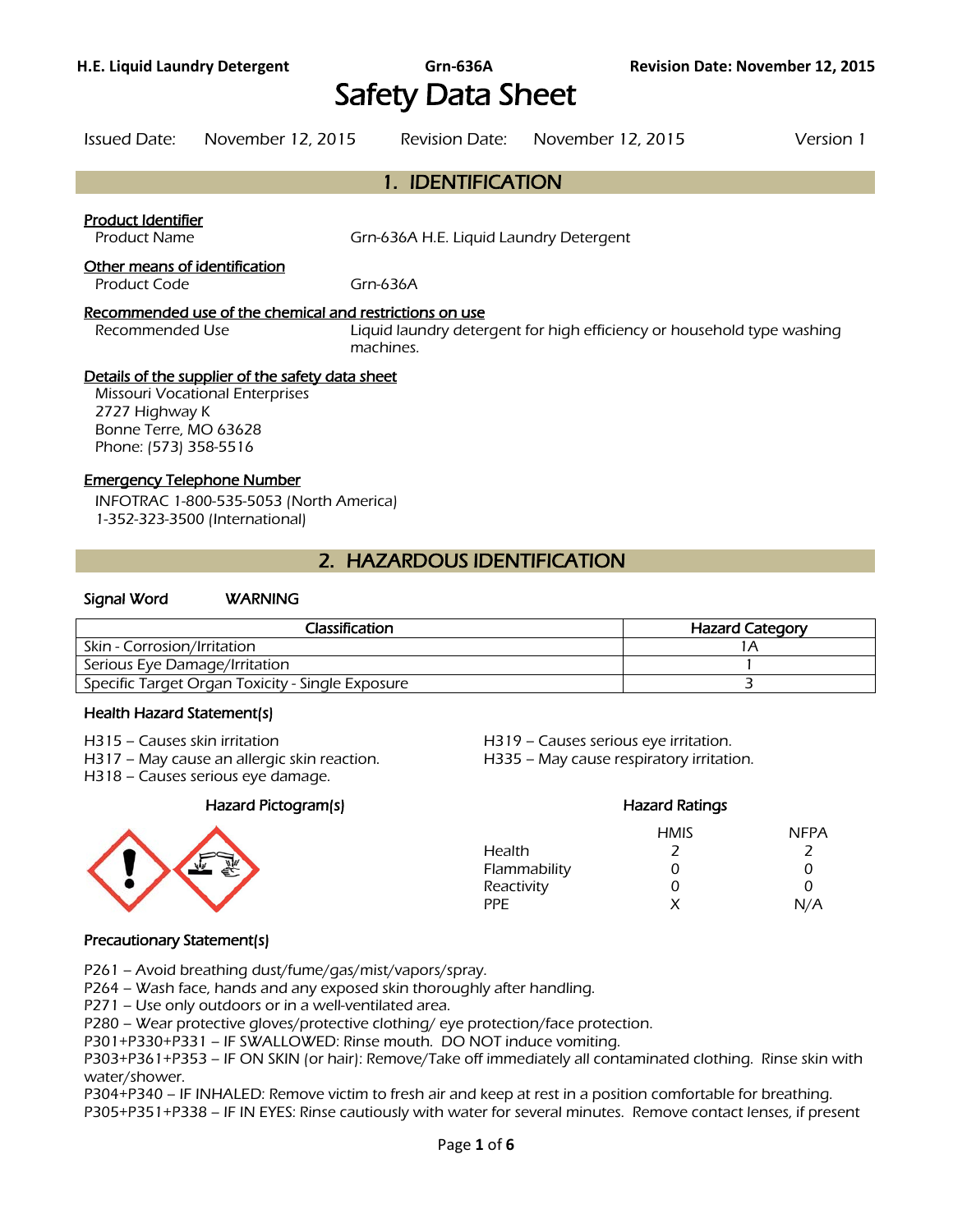and easy to do. Continue rinsing. P312 – Call a POISON CENTER or doctor/physician if you feel unwell. P363 – Wash contaminated clothing before reuse. P403+P233 – Store in a well-ventilated place. Keep container tightly closed. P501 – Dispose of contents/container in accordance with local, regional, national, and international regulations.

# Potential Health Effects

| <b>Skin Contact</b> | May cause severe skin burns.      |
|---------------------|-----------------------------------|
| <b>Eye Contact</b>  | May cause severe eye damage.      |
| Inhalation          | May cause respiratory irritation. |
| Ingestion           | May be harmful if swallowed.      |

# 3. COMPOSITION/INFORMATION ON INGREDIENT

| <b>Chemical Name/Pure Substance</b> | CAS#        | Weight-% |
|-------------------------------------|-------------|----------|
| Water                               | 7732-18-5   | 70-75    |
| Acrymal S-1450                      | Proprietary | 20-25    |
| Sodium Carbonate                    | 497-19-8    | $0 - 2$  |
| Citric Acid                         | 77-97-9     | $0 - 2$  |
| Sodium Hydroxide Beads              | 1310-73-2   | $0 - 1$  |
| Kelzan ASX-T                        | 11138-66-2  | $0 - 1$  |
| Isocil IG                           | Proprietary | $0 - 1$  |
|                                     |             |          |

\*\*If Chemical Name/CAS No is "proprietary" and/or Weight-% is listed as a range, the specific chemical identity and/or percentage of composition has been withheld as a trade secret.

# 4. FIRST-AID MEASURES

| General Advice | If you feel unwell, seek medical advice (show label where possible). |
|----------------|----------------------------------------------------------------------|
|                |                                                                      |

- Eye Contact Rinse cautiously with water for several minutes. Remove contact lenses, if present and easy to do. Continue rinsing. Get medical advice/attention.
- **Skin Contact** Wash off immediately with plenty of water. Take off contaminated clothing. Wash contaminated clothing before reuse. If skin irritation persists, call a physician.
- Inhalation Remove victim to fresh air and keep at rest in a position comfortable for breathing. Call a POISON CENTER or doctor/physician if you feel unwell.
- **Ingestion** Rinse mouth. Give 2-4 glasses of water. Do NOT induce vomiting. Call a POISON CENTER or doctor/physician if you feel unwell.

### Most important symptoms and effects

Symptoms Symptoms may include stinging, tearing, redness, swelling, blurred vision, skin irritation, and pain.

# 5. FIRE-FIGHTING MEASURES

# Extinguishing Media

Suitable Extinguishing Media: Water fog, foam, dry chemical powder, or Carbon Dioxide Unsuitable Extinguishing Media: Water jet.

### Specific Hazards Arising from the Chemical

Heating or fire can release gases or fumes which could be hazardous to health.

### Protective equipment and precautions for firefighters

As in any fire, wear self-contained breathing apparatus pressure-demand, MSHA/NIOSH (approved or equivalent) and full protective gear.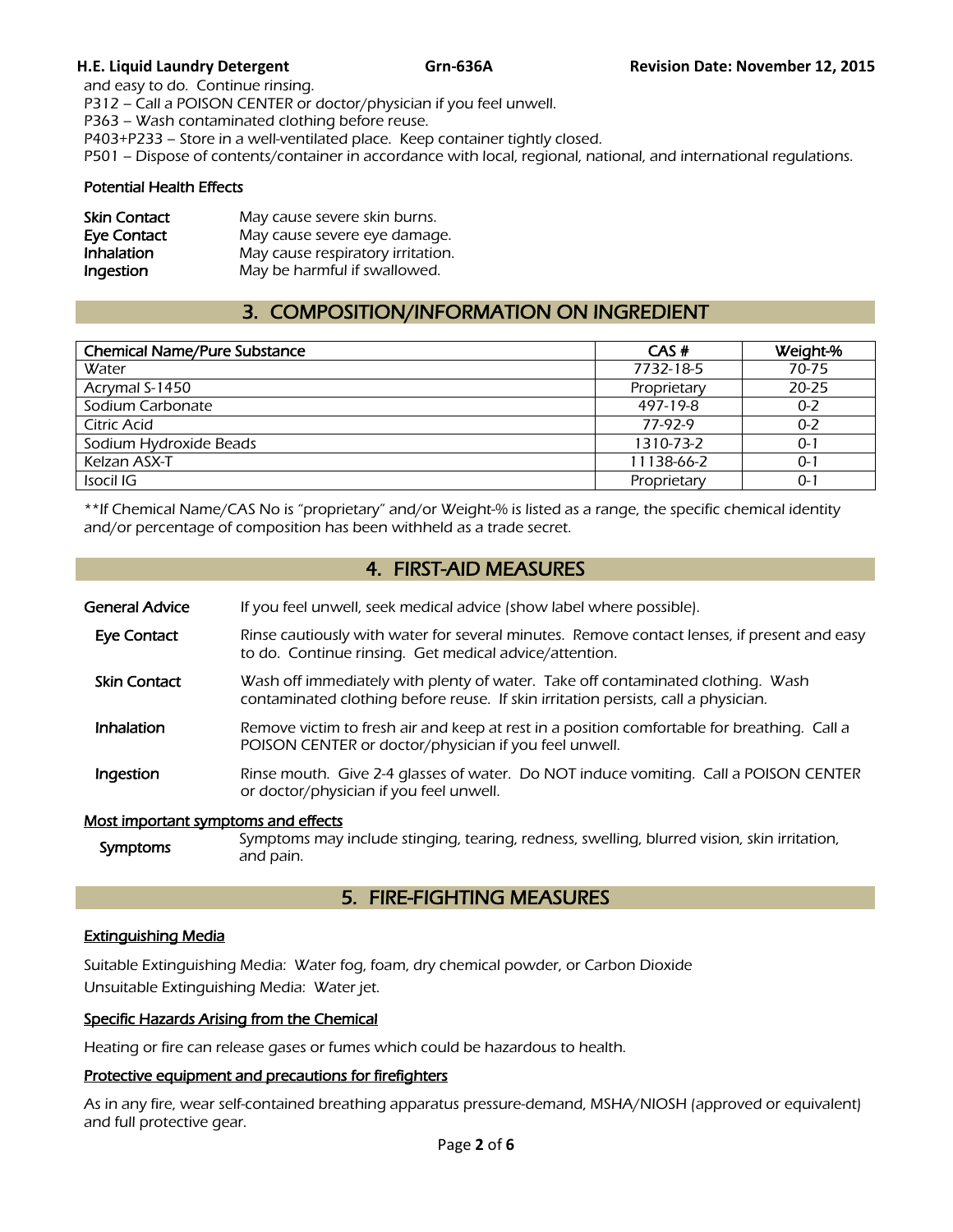# 6. ACCIDENTAL RELEASE MEASURES

#### Personal precautions, protective equipment and emergency procedures

- Personal precautions **Keep unnecessary personnel away.** Use personal protective equipment as required.
- **Environmental precautions** See Section 12 for additional ecological information.

# Methods and material for containment and clean up

| <b>Methods for Containment</b> | Prevent further leakage or spillage if safe to do so. Dike the spilled material,<br>where this is possible.                                                                                            |
|--------------------------------|--------------------------------------------------------------------------------------------------------------------------------------------------------------------------------------------------------|
| Methods for Clean up           | After the spilled material is contained, absorb in vermiculite, dry sand, or<br>earth. Keep in suitable, closed containers for disposal. Clean surface<br>thoroughly to remove residual contamination. |

# 7. HANDLING AND STORAGE

# Precautions for safe handling

Handle in accordance with good industrial hygiene and safety practice. Use only in well ventilated areas. Do not breathe dust/fume/gas/mist/vapors/spray. Wash face, hands, and any exposed skin thoroughly after handling. Use personal protection recommended in Section 8.

# Conditions for safe storage, including any incompatibilities

Storage Conditions Keep containers tightly closed in a dry, cool and well-ventilated place. Store locked up. Do not store in direct sunlight.<br>See section 10 of this SDS. **Incompatible Materials** 

# 8. EXPOSURE CONTROLS/PERSONAL PROTECTION

| Chemical,<br>ame         | ------                   | <b>PEI</b><br>~~. . ^    | .<br>−                   |
|--------------------------|--------------------------|--------------------------|--------------------------|
| $\overline{\phantom{0}}$ | $\overline{\phantom{0}}$ | $\overline{\phantom{0}}$ | $\overline{\phantom{0}}$ |
|                          |                          |                          |                          |

### Appropriate engineering controls

Engineering Controls Apply technical measures to comply with the occupational exposure limits. Government agencies exposure limits take precedence over the exposure limits expressed on this SDS where applicable.

### Individual protection measures, such as personal protective equipment

| Eye/Face Protection                   | Wear approved safety glasses.                                                                                                                                              |
|---------------------------------------|----------------------------------------------------------------------------------------------------------------------------------------------------------------------------|
| Skin and Body Protection              | Wear appropriate clothing to prevent repeated or prolonged skin contact.                                                                                                   |
| <b>Respiratory Protection</b>         | Ensure adequate ventilation, especially in confined areas.                                                                                                                 |
| <b>General Hygiene Considerations</b> | Do not eat, drink, or smoke when using this product. Wash contaminated<br>clothing before reuse. Handle in accordance with good industrial hygiene<br>and safety practice. |

# 9. PHYSICAL AND CHEMICAL PROPERTIES

### **Appearance**

| <b>Physical State</b><br>Color     | Liguid<br>Blue | Odor<br><b>Odor Threshold</b> | Clean Breeze<br>Not Determined |
|------------------------------------|----------------|-------------------------------|--------------------------------|
| Property                           | Values         |                               | Remarks - Method               |
| pH<br>Melting Point/Freezing Point | Not available  |                               |                                |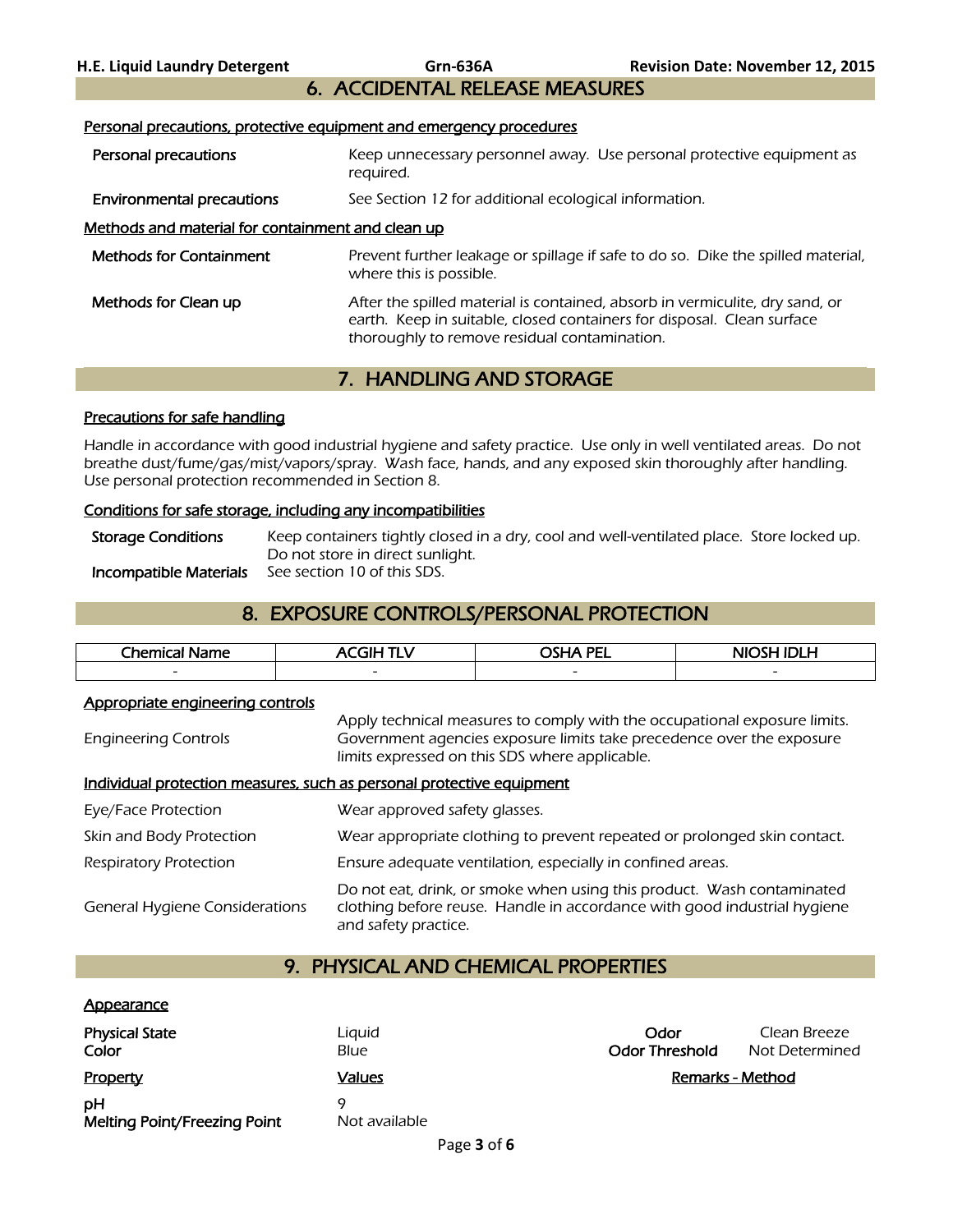| H.E. Liquid Laundry Detergent      | Grn-636/               |
|------------------------------------|------------------------|
| <b>Boiling Point/Boiling Range</b> | Not available          |
| <b>Flash Point</b>                 | Not available          |
| <b>Evaporation Rate</b>            | Not available          |
| Flammability (Solid, Gas)          | Liquid- Not applicable |
| <b>Upper Flammability Limits</b>   | Not available          |
| <b>Lower Flammability Limits</b>   | Not available          |
| <b>Vapor Pressure</b>              | Not available          |
| <b>Vapor Density</b>               | Not available          |
| <b>Specific Gravity</b>            | 1.03                   |
| <b>Water Solubility</b>            | Complete               |
| Solubility in other solvents       | Not available          |
| <b>Partition Coefficient</b>       | Not available          |
| <b>Auto-ignition Temperature</b>   | Not available          |
| <b>Decomposition Temperature</b>   | Not available          |
| Viscosity                          | Not available          |
| <b>Explosive Properties</b>        | Not available          |
| <b>Oxidizing Properties</b>        | Not available          |
|                                    |                        |

# 10. STABILITY AND REACTIVITY

| Reactivity                                        | Not reactive under normal conditions.                                  |
|---------------------------------------------------|------------------------------------------------------------------------|
| <b>Chemical Stability</b>                         | Stable under recommended storage conditions.                           |
| <b>Conditions to Avoid</b>                        | Keep out of reach of children.                                         |
| Incompatible materials                            | Strong acids, strong oxidizing agents, and amines.                     |
| <b>Hazardous Decomposition</b><br><b>Products</b> | Carbon oxides, sodium oxides, sulfur oxides, and hydrogen chloride gas |
| <b>Hazardous Polymerization</b>                   | Will not occur.                                                        |

# 11. TOXICOLOGICAL INFORMATION

# Mixture Toxicity

Toxicological data have not been determined specifically for this product.

# 12. ECOLOGICAL INFORMATION

### **Ectotoxicity**

Ecological studies have not been carried out on this product.

# 13. DISPOSAL CONSIDERATIONS

| <b>Disposal Instructions</b>             | Collect and reclaim or dispose in sealed containers at licensed waste disposal<br>site. Do not allow this material to drain into sewers/water supplies. Do not<br>contaminate ponds, waterways, or ditches with chemical or used container.<br>Dispose of in accordance with local, regional, national, and international<br>laws and regulations. |
|------------------------------------------|----------------------------------------------------------------------------------------------------------------------------------------------------------------------------------------------------------------------------------------------------------------------------------------------------------------------------------------------------|
| Hazardous Waste Code                     | Not available.                                                                                                                                                                                                                                                                                                                                     |
| Waste from residues / unused<br>products | Dispose of in accordance with local regulations. Empty containers or liners<br>may retain some product residues. This material and its container must be<br>disposed of in a safe manner.                                                                                                                                                          |
| <b>Contaminated Packaging</b>            | Since emptied containers may retain product residue, follow label warnings<br>even after container is emptied. Empty containers should be taken to an<br>approved waste handling site for recycling or disposal.                                                                                                                                   |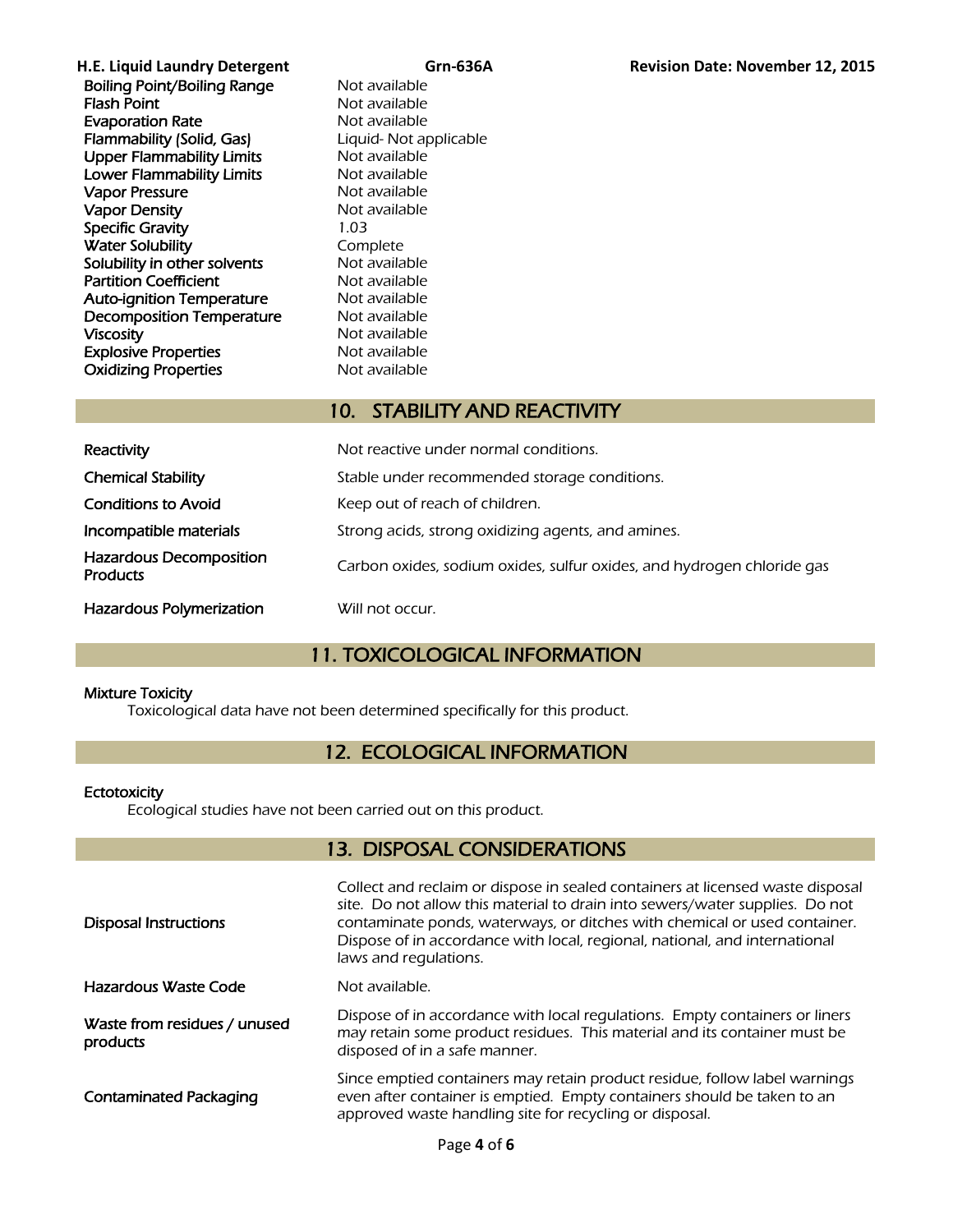# 14. TRANSPORT INFORMATION

| <b>Note</b>                                                                      | Please see current shipping paper for most up to date shipping information,<br>including exemptions and special circumstances. |
|----------------------------------------------------------------------------------|--------------------------------------------------------------------------------------------------------------------------------|
| DOT I.D. Number<br><b>DOT Proper Shipping Name</b><br><b>DOT Hazard Classes:</b> | Not available.<br>Not available.                                                                                               |
| US DOT                                                                           | Not available.                                                                                                                 |
| Road (ADR)                                                                       | Not available.                                                                                                                 |
| Air (ICAO/IMDG)                                                                  | Not available.                                                                                                                 |
| Sea (IMO/IMDG)                                                                   | Not available.                                                                                                                 |
| Packing Group                                                                    | Not available.                                                                                                                 |
| <b>DOT Label</b>                                                                 | Not available.                                                                                                                 |

# 15. REGULATORY INFORMATION

### U.S. Federal Regulations

Contents of this SDS comply with OSHA Hazard Communication Standard CFR 1910.1200.

# OSHA Hazard Communication Standard (29 CFR 1910.1200)

( X ) Hazardous ( ) Non- Hazardous

# SARA TITLE III

Section 302/304 Extremely Hazardous Substances: No Section 311/312 (40CFR370) Hazardous Categories: Acute<br>Section 313 (Section 313) Contains the following SARA 313 Toxic Rel Contains the following SARA 313 Toxic Release Chemicals: No

# **CERCLA**

CERCLA Regulatory None based on the information supplied.

# State Regulations

California Prop 65

 This product may contain the following ingredient(s) known to the state of California to cause cancer, birth defects or other reproductive harm: None based on the information supplied.

### Inventories

| Component                          | <b>TSCA</b><br>(United<br>States) | <b>DSL</b><br>(Canada) | <b>EINECS/ELINCS</b><br>(Europe) | <b>ENCS</b><br>(Japan) | China<br>(IECSC) | <b>KECL</b><br>(Korea) | <b>PICCS</b><br>(Philippines) | <b>AICS</b><br>(Australia) |
|------------------------------------|-----------------------------------|------------------------|----------------------------------|------------------------|------------------|------------------------|-------------------------------|----------------------------|
| Sodium<br>Carbonate<br>(497-19-8)  | X                                 | x                      | X                                | X                      | X                | X                      | X                             | Χ                          |
| Sodium<br>Hydroxide<br>(1310-73-2) | x                                 | X                      | X                                |                        |                  |                        |                               |                            |